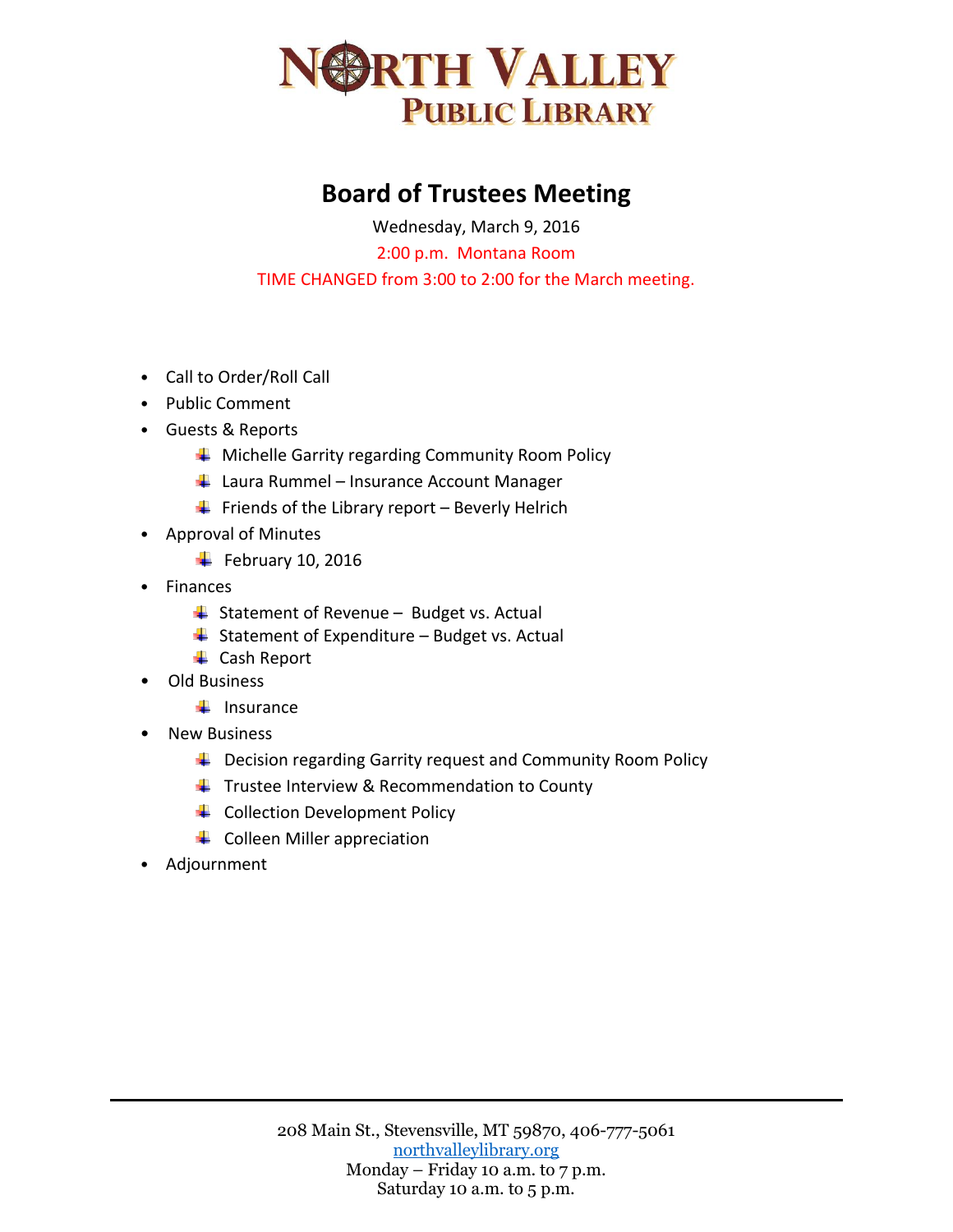## North Valley Public Library Board of Trustees Meeting Wednesday March 9, 2016 2:00 p.m. in the NVPL Montana Room Approved on 4/13/16

Attending: Joanne Charbonneau, Board Chairperson Patricia Meakin, Board Member Meghan Hanson, Board Member Victoria Howell, Board Member Denise Ard, Library Director Leon Theroux, Guest Beverly Heinrich, Guest Kim Tiplady, Guest Michelle Garrity, Guest

Joanne called the meeting to order at 2:00 p.m. There are two guests, Michelle Garrity and Kim Tiplady. All board members are present.

## Public Comment:

Michelle Garrity is interested in doing a 10 week Dave Ramsey Financial Course in the library community room. Though the course would benefit the community, it would violate our community room use policy in two ways, first by charging participant's money and second by scheduling more than 2 meetings a month by one group. When Michelle understood the position and rationale of the Board, she withdrew her proposal so no vote was taken.

Friends Report: The Chocolates and Authors Party is March 11, 4:00-8:00 p.m. Bev said 24 authors are coming. Six will not bring books, the rest will. She said that if anyone wanted to make desserts, they would be welcomed.

New Business: Kim Tiplady, a potential trustee was interviewed. Everyone introduced themselves and Kim talked a little about herself. The standard interview questions were asked and Kim said she was very passionate and enthusiastic about serving the library. Joanne moved to accept Kim as a new library trustee, Patricia seconded. The motion passed unanimously. Joanne will send a letter to the County and the County will appointment her. Welcome Kim!

Approval of minutes: Joanne moved for approval of last month's minutes after a correction. Victoria seconded. Unanimously approved.

Finances: There was a question regarding the monies in the Storyline funds once Kim retires. Denise advocated that any monies remaining after Kim retires be transferred, by board vote, into the general fund and that the Storyline fund be discontinued and that the new early literacy character-based program be funded by the Foundation. The majority of the Storyline funds were